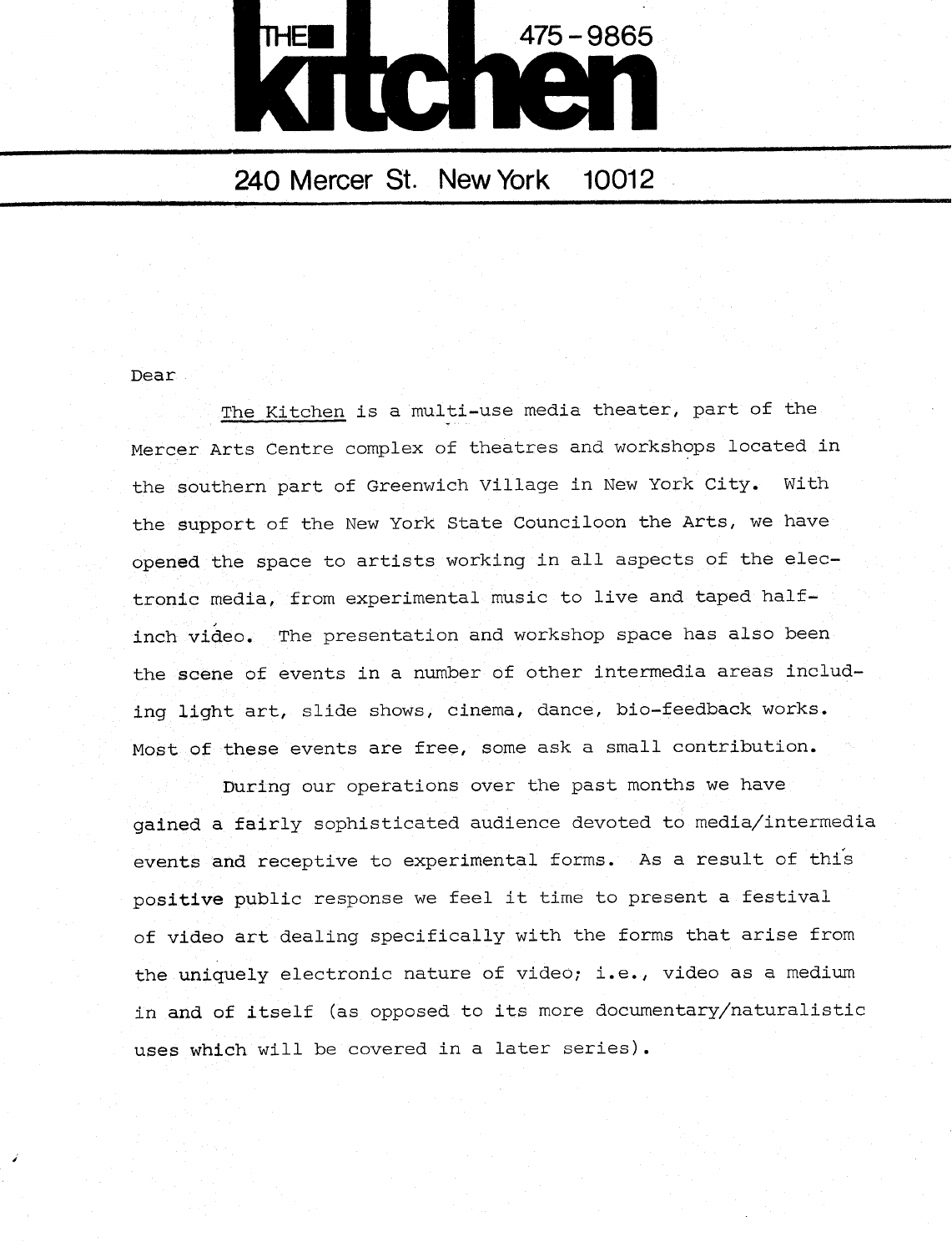Among those who have already indicated their participation are well established video artists such as Nam June Paik, Alda Tambellini, Eric Siegel, Stephen Beck, Woody and Steina Vasulka and locally known ones such as Bill Etra, Dimitri Devyatkin, and Shridhar Bapat. As well, we will be introducing to the public a large number of newer video experimenters, among them Ben Tatti and Ernie Gisella .

The festival will be taking place from mid-May thru the end of June. The form of the festival is outlined below:

- a) We will present tapes of any length with presentations ranging from a multi-artist<br>format to a one-artist show. Live on-going format to a one-artist show. events will also be possible .
- b) There will be no censorship or editorial involvement on our part beyond that requested by the artist.
- c) We will fulfill any special presentation requirements within our capabilities. The physical space itself (rectangular, 25' x 75') is totally flexible.
- d) Available hardware includes <sup>2</sup> portapack cameras, Sony SEG-1 mixer, Shintron black and white keyer, <sup>6</sup> large screen monitors (only one color), Sony 5000 A 1/2" VTR, Sony AU3400 portapack,  $b. -w.$  video projector, and a complete audio system .
- e) We regret that there will be no tape fee but upon the artist's request we will collect contributions or an admissions price (suggested maximum: \$1.50) which will go to the artist. The space itself is being financed by the New York State Council on the Arts. Equipment and time are being donated by the festival organizers: Woody and Steina Vasulka, and Shridhar Bapat.
- f) The festival will probably be reviewed in the Village Voice and in the New York Times among other publications. We will send copies of all relevant reviews and publicity as well as posters, programs, etc. to all participating video artists .